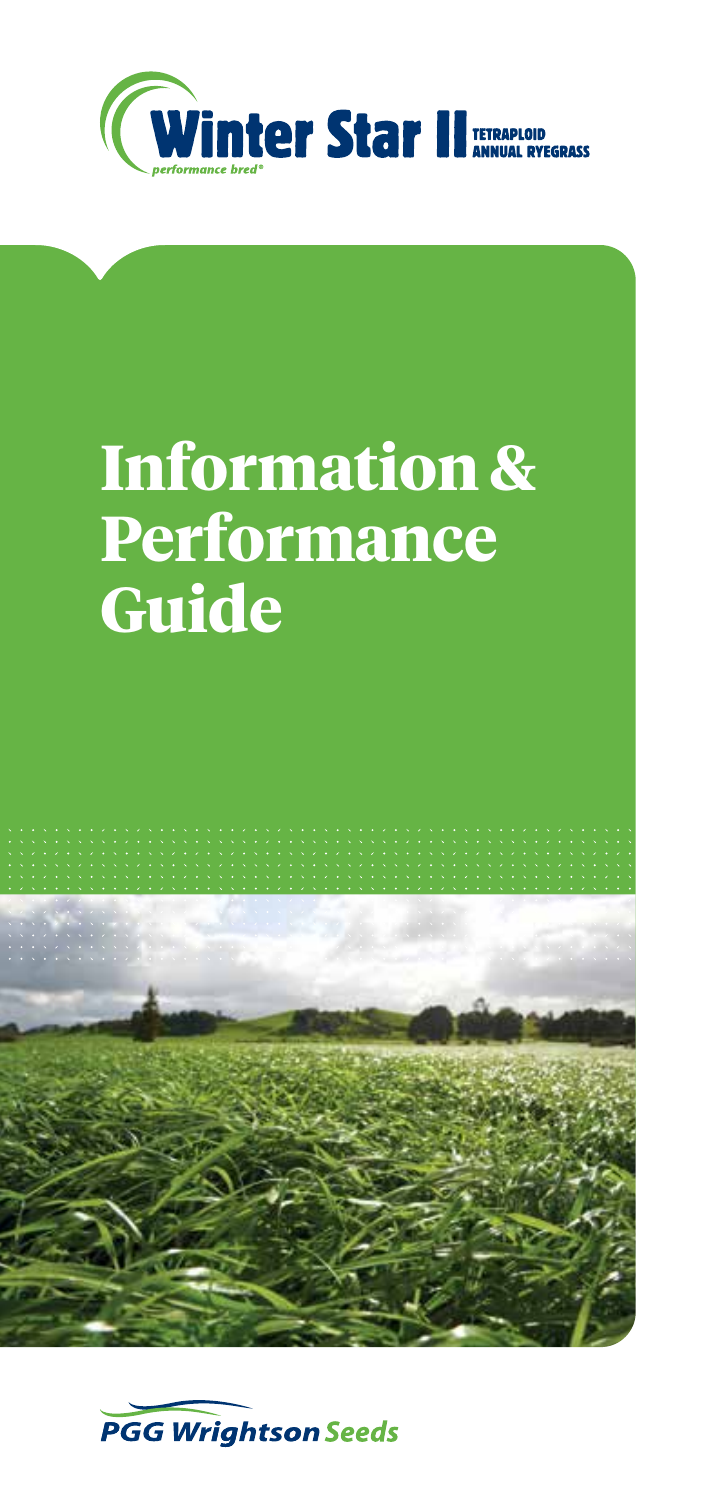





### MORE FEED, FASTER

You expect the best from autumn sown annual ryegrasses as the window of opportunity to grow feed quickly is short. Winter Star II tetraploid annual ryegrass is fast out of the ground, provides high winter and spring yields and excellent quality.

Winter Star II tetraploid annual ryegrass is suitable for quick winter feed with improved spring quality making it ideal for silage and hay production. Winter Star II is high yielding with fast establishment giving excellent autumn growth. As a tetraploid, Winter Star II also has excellent feed quality.

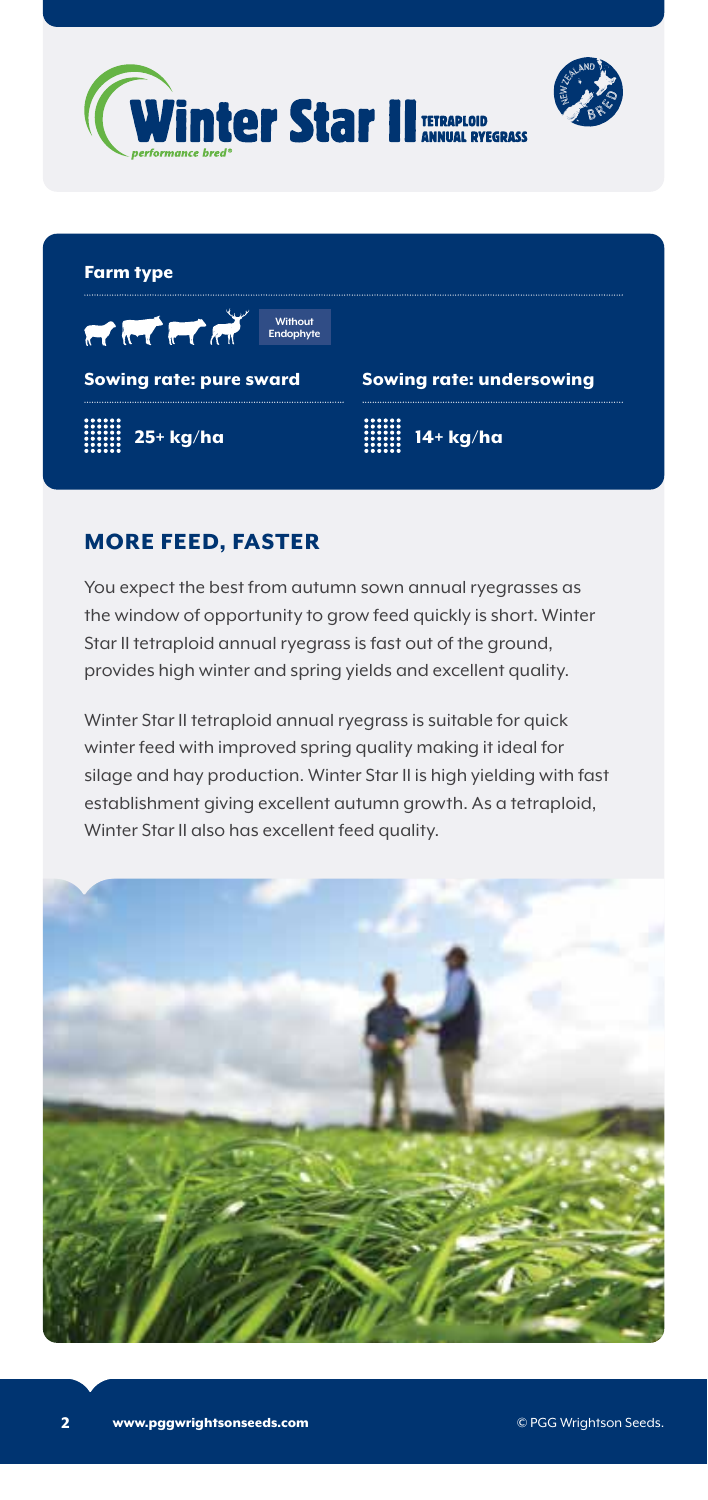# **Key benefits**

- Ideal between maize crops
- Fast to establish
- Quick, early feed for grazing or silage
- Autumn sow for high yields of quality autumn, winter and spring feed
- Improved spring production and quality
- Ideal for undersowing into existing pastures.

#### Sowing and establishment

Winter Star II tetraploid annual ryegrass should be sown alone at a minimum of 25 kg/ha, using higher rates for more winter feed, or at a minimum of 14 kg/ha using Superstrike® treated seed in an undersowing situation.

#### Grazing management

It is recommended that a rotational grazing system be used when feeding Winter Star II, to allow improved regrowth following grazing.

### Production and economic advantage of Winter Star II over Tama in Te Awamutu, Waikato

| <b>Establishment</b><br>(kqDM/ha) | <b>Winter</b><br>(kgDM)<br>ha) | <b>Early</b><br><b>Spring</b><br>(kqDM)<br>ha) | <b>TOTAL</b><br>(kqDM)<br>ha) | <b>Cultivar</b><br><b>Price</b><br>(S/kg) | <b>Seed</b><br>Cost/ha<br>(5/ha) | <b>Profit</b><br>(5/ha) | <b>Profit</b><br>Over<br><b>Tama</b><br>(5/ha) |
|-----------------------------------|--------------------------------|------------------------------------------------|-------------------------------|-------------------------------------------|----------------------------------|-------------------------|------------------------------------------------|
| <b>Winter Star II</b>             |                                |                                                |                               |                                           |                                  |                         |                                                |
| 1539                              | 2957                           | 3152                                           | 7648                          | \$4.59                                    | \$138                            | \$1468                  | \$131                                          |
| <b>Tama</b>                       |                                |                                                |                               |                                           |                                  |                         |                                                |
| 1382                              | 2397                           | 2972                                           | 6751                          | \$2.71                                    | \$81                             | \$1337                  |                                                |

*The above table is a combination of three winter feed trials sown in autumn 2011, 2012 and 2014. Establishment dry matter production includes March-May, winter includes June, July and early spring includes August and September. Seed was sown bare at a rate of 30 kg/ha. Dry matter is valued at \$0.21/kgDM standing. Cultivar prices are the estimated North Island retail price for bare Winter Star II and Tama seed. Prices exclude GST.*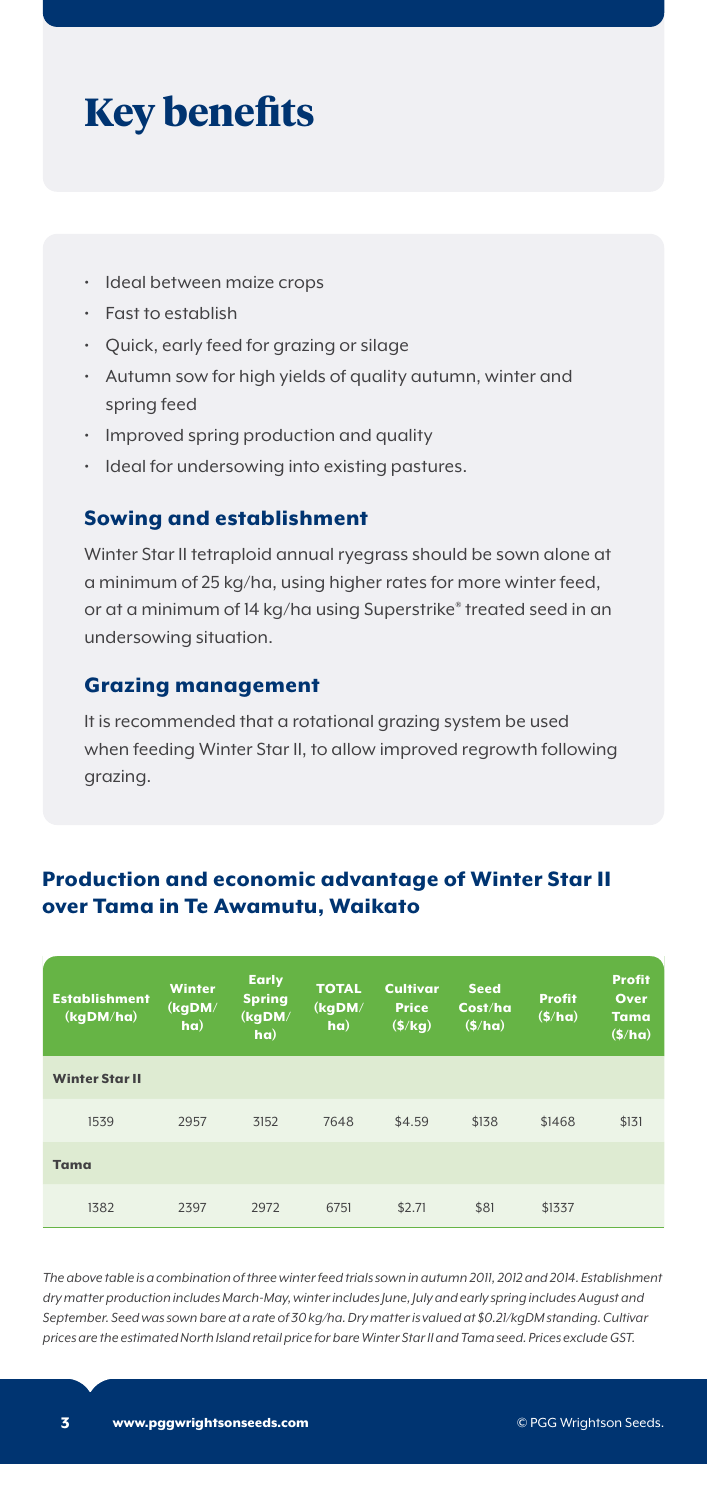### **Te Awamutu, Waikato trial results**

Following the harvesting of maize, an annual ryegrass trial was sown on 7 March in Te Awamutu, Waikato. In this trial, Winter Star II out yielded all other annual ryegrass varieties growing 6,322 kgDM/ha over four grazings in June, July, August and September before replanting in maize. This trial demonstrated Winter Star II's ability to produce amazing quality feed between maize crops.



### Dry matter production of annual ryegrasses Te Awamutu, Waikato 2014

*Statistical significance indicated by least significant difference (LSD) error bars. Differences are significant where error bars do not cross over between varieties (LSD 5% = 540 kgDM/ha). \* Moata = Italian ryegrass.*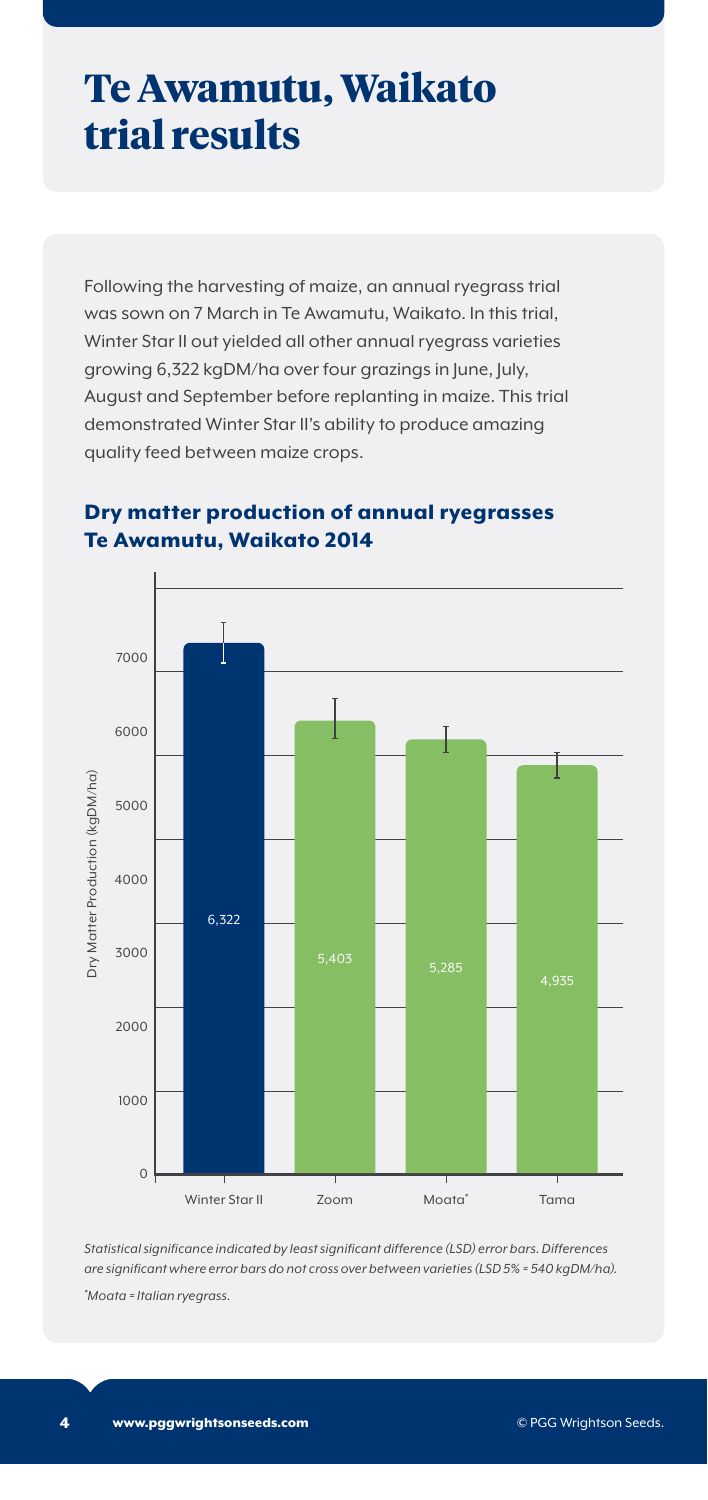## **Maxwell, Whanganui trial results**

Winter Star II performed strongly in an annual ryegrass trial sown in Maxwell, Whanganui. From sowing on 31 March until 29 September, Winter Star II produced 6,921 kgDM/ha. The total yield produced was significantly higher than Tama, Hogan, Sultan and Moata ryegrass varieties.

#### Dry matter production of annual ryegrass cultivars in Maxwell, Whanganui 2017

| <b>Dry Matter Production (kgDM/ha)</b> |                               |              |                        |              |                              |              |                       |              |
|----------------------------------------|-------------------------------|--------------|------------------------|--------------|------------------------------|--------------|-----------------------|--------------|
| <b>Cultivar</b>                        | <b>Establishment</b><br>Yield |              | <b>Winter</b><br>Yield |              | <b>Early Spring</b><br>Yield |              | <b>Total</b><br>Yield |              |
| <b>Winter Star II</b>                  | 401                           | $\alpha$ c   | 3041                   | a            | 3460                         | a            | 6921                  | $\alpha$     |
| Zoom                                   | 484                           | $\alpha$     | 2681                   | $\mathsf{b}$ | 3300                         | ab           | 6470                  | ab           |
| Tama                                   | 323                           | $\mathsf{C}$ | 2728                   | ab           | 3189                         | $\mathsf b$  | 6250                  | bc           |
| Hogan                                  | 431                           | ab           | 2604                   | $\mathsf{b}$ | 3115                         | $\mathsf{b}$ | 6148                  | bc           |
| Sultan                                 | 346                           | bc           | 2530                   | $\mathsf{b}$ | 3142                         | $\mathsf b$  | 5989                  | bc           |
| Moata*                                 | 324                           | $\mathsf{C}$ | 2439                   | $\mathsf{b}$ | 3172                         | $\mathsf{b}$ | 5944                  | $\mathsf{C}$ |
| Mean                                   | 385                           |              | 2671                   |              | 3230                         |              | 6287                  |              |
| <b>LSD 5%</b>                          | 105                           |              | 332                    |              | 230                          |              | 500                   |              |
| CV%                                    | 23                            |              | 8                      |              | 5                            |              | 5                     |              |

*Results for dry matter production were recorded over April / May period for Establishment, June / July for winter and August / September for Early spring. Statistical significance lettering provided, yields with the same letter(s) are not statistically significant.*

*\* Moata = Italian ryegrass*

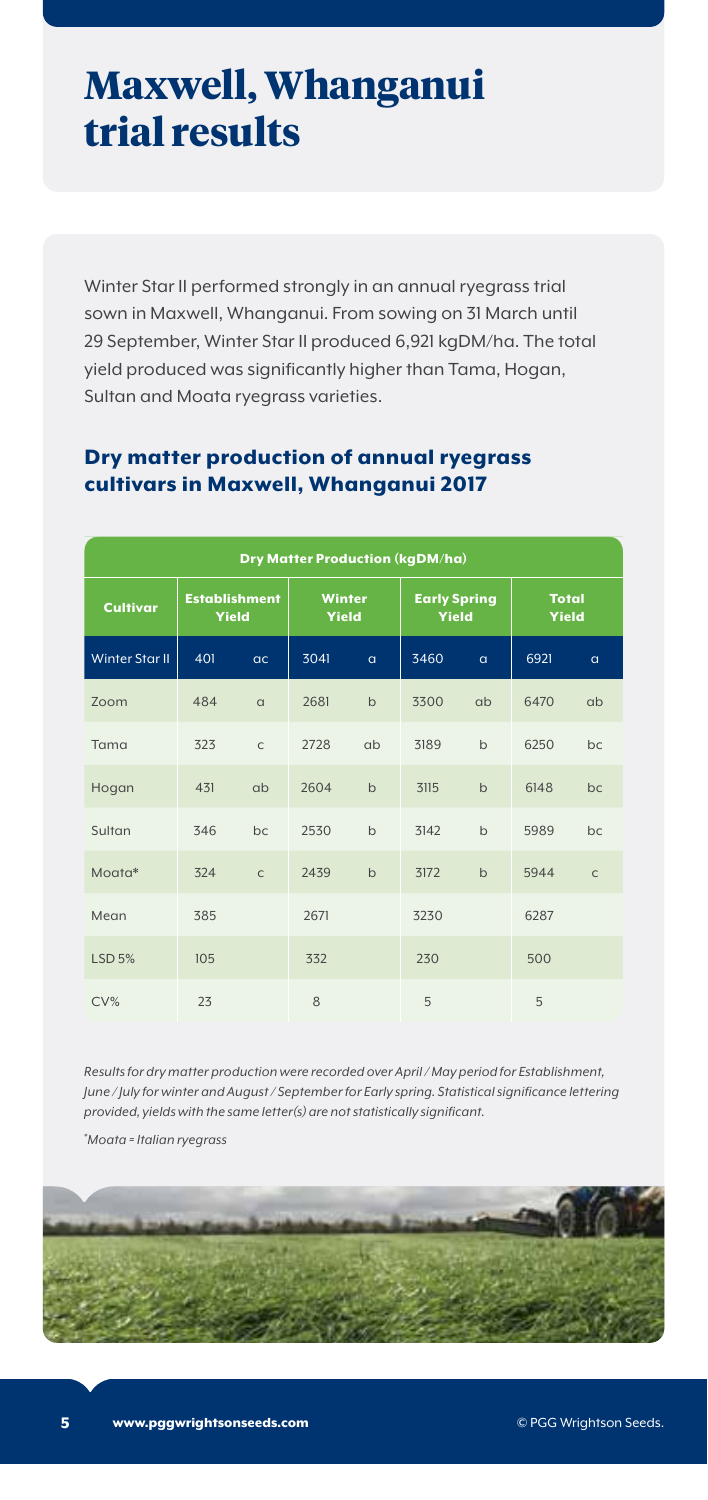### **Ongaonga, Hawke's Bay trial results**

Sown on 14 March 2017, Winter Star II has performed strongly in the 2017 Ongaonga annual ryegrass trial. In eight yield assessments completed over autumn, winter and spring, Winter Star II accumulated an amazing 9,157 kgDM/ha. Winter Star II produced 2,302 kgDM/ha more than Tama and 1,911 kgDM/ha more than Moata.



#### Dry matter accumulation of annual ryegrass cultivars in Ongaonga, Hawke's Bay

|                          | <b>Total Dry Matter</b><br><b>Production (kgDM/ha)</b> |              | Winter Star II                                                |  |  |
|--------------------------|--------------------------------------------------------|--------------|---------------------------------------------------------------|--|--|
| <b>Variety</b>           |                                                        |              | Sultan                                                        |  |  |
| Winter Star II           | 9157                                                   | a            | Hogan                                                         |  |  |
| Sultan                   | 8341                                                   | ab           | Zoom                                                          |  |  |
| Hogan                    | 8238                                                   | ab           | Moata (Italian Ryegrass)                                      |  |  |
| Zoom                     | 7886                                                   | bc           | Tama                                                          |  |  |
| Moata (Italian Ryegrass) | 7246                                                   | cd           |                                                               |  |  |
| Tama                     | 6855                                                   | $\mathsf{C}$ |                                                               |  |  |
| P-Value                  | < 0.01                                                 |              |                                                               |  |  |
| CV%                      | 7.9                                                    |              | Statistical significance                                      |  |  |
| <b>LSD 5%</b>            | 922.6                                                  |              | lettering provided, yields                                    |  |  |
| Mean                     | 7954                                                   |              | with the same letter(s) are<br>not statistically significant. |  |  |
|                          |                                                        |              |                                                               |  |  |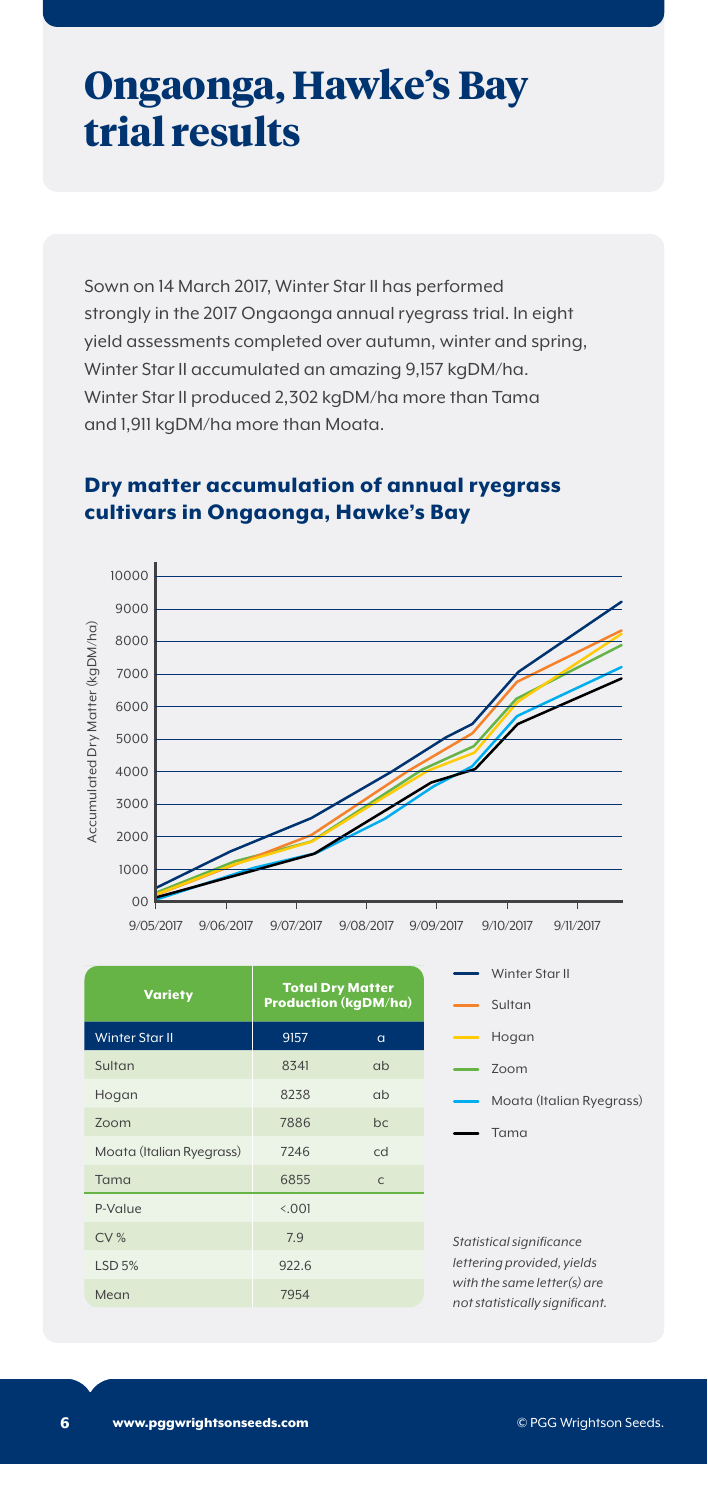## **Impact of sowing rate, Puketaha, Waikato**

Being a tetraploid, Winter Star II has a larger seed which requires higher sowing rates than diploid varieties. In this trial, the impact of Winter Star II sowing rate (20 kg/ha, 25 kg/ha and 30 kg/ha) on winter and early spring production was evaluated.

Sowing at 30 kg/ha produced the highest yield (6,861 kgDM/ha) of the three sowing rates between 2 April 2019 and 20 September 2019. Sowing at 30 kg/ha produced eight percent more yield than sowing at 20 kg/ha and three percent more than sowing at 25 kg/ha.

When winter feed was valued at \$0.21 kgDM and additional seed cost was considered, sowing at 30 kg/ha produced a \$70 per ha advantage over sowing at 20 kg/ha.

| <b>Sowing Rate</b> | <b>Total Yield</b><br>(kqDM)<br>ha) | <b>Seed Cost</b><br>(5/kg) | <b>Seed Cost</b><br>(5/ha) | <b>Profit</b><br>(5/ha) |
|--------------------|-------------------------------------|----------------------------|----------------------------|-------------------------|
| 30 kg per ha       | 6861                                | \$4.59                     | \$137.70                   | \$1,303                 |
| 25 kg per ha       | 6646                                | \$4.59                     | \$114.75                   | \$1,281                 |
| 20 kg per ha       | 6308                                | \$4.59                     | \$91.80                    | \$1,233                 |

#### Impact of sowing rate on Winter Star II winter and early spring production

*Profit = Total Yield x Feed Value (\$0.21 per kgDM) less seed cost per hectare*